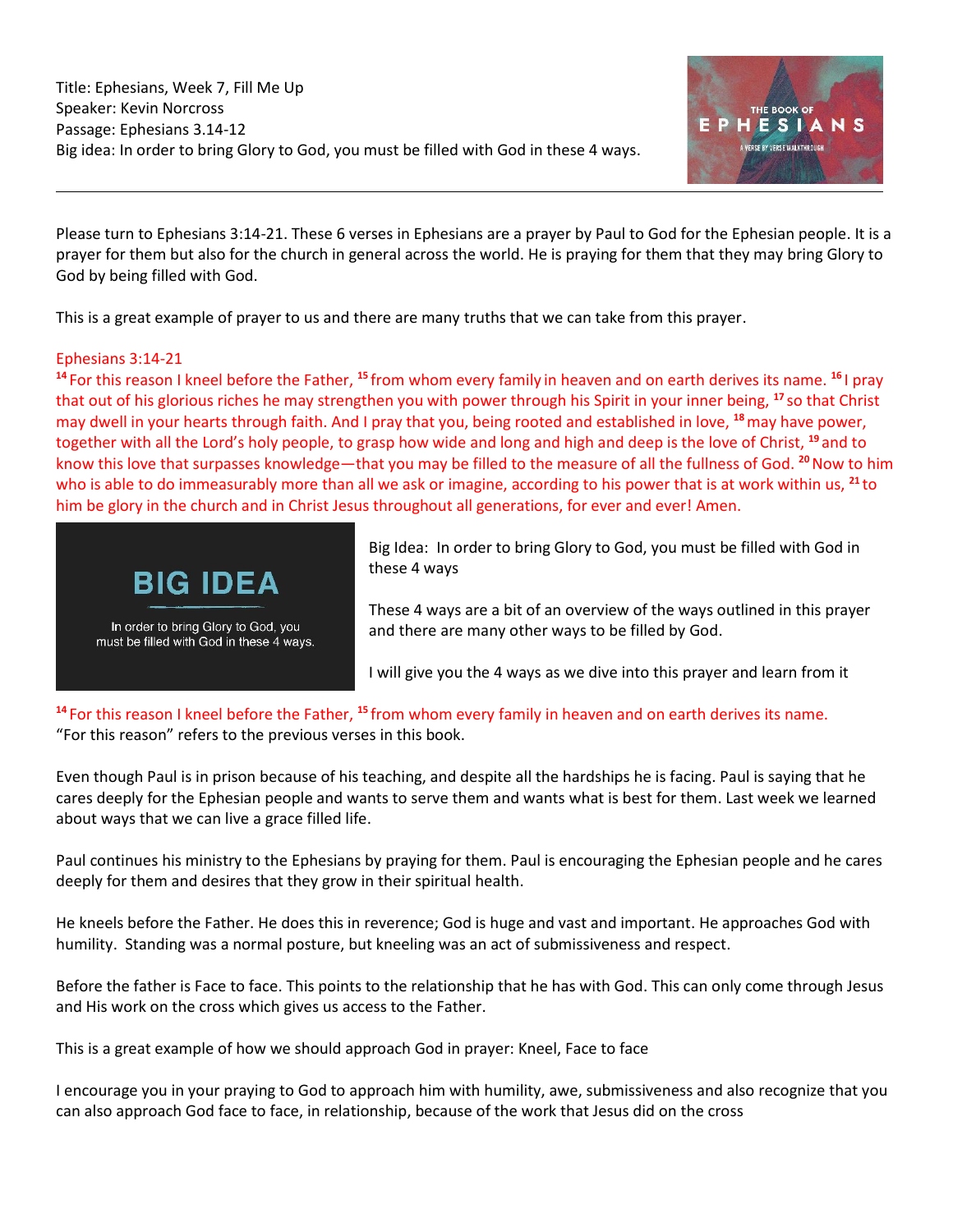#### **<sup>16</sup>** I pray that out of his glorious riches he may strengthen you with power through his Spirit in your inner being,

His glorious riches are vast and massive and grand. God has so many glorious riches that he can pour out on His people. When you look to God for strength, know that he has the resources to provide. We all need strength each and every day to live for God and to love Him and to serve Him.

Not just a one-time thing, but an ongoing strength that we need from God through His Spirit.

When you buy a car, you need to put gas in it for it to work. You don't just fill it up once and hope that it will never run out. Every time that gas light comes on, you need to fill it up.

In your relationship with God, you need to rely on Him for strength and keep asking him to fill you over and over and over. It is a strength that comes from within "inner being".

We see here the difference between our inward self and outward self. When you see someone who is strong it is what you see on the outside that defines their strength.

Paul is talking here about an inward work of the Spirit inside each one of us that makes us strong. This strength comes as you are renewed daily by God.

We live in this world, and we are bombarded constantly by evil and lies. These things are in your face constantly day in and day out. In order to not only survive, but actually thrive and function the way God has intended for you, you need to put yourself in a situation where you can be renewed by God. You need to give God the time and the space to pour into you. You need to read scripture, memorize it, be absorbed in it

You need to pray and communicate and write and reflect and listen. You need to sing and offer praise and worship to God.

I would encourage you to find time each day for a dedicated one on one time with God and look for more opportunities throughout the day to be mindful of Him and build that relationship with Him. Look for opportunities for God to fill you with strength throughout the day from his vast and glorious riches.

Recognize that God has all these glorious riches that He wants to pour out on you and strengthen you in your inner being so that you can Bring Glory to God.

This past week we drove to Myrtle beach. It was a 15-hour drive and we drove straight. I didn't want to stop. I wanted just to keep going. I looked at the arrival time that google maps said and I just wanted to beat that time and get there quicker. But bit by bit, that gas gauge kept going down and down and eventually we had to follow the signs and the warnings and put another 150 in the gas tank and let everybody get out and get food and use the bathroom. I didn't want to stop and give the time and space and investment into keeping the car going and prolong the trip even more, but if I didn't, then we would be stuck at the side of the road and never reach our destination.

You need to find your spiritual gas gauge and stop ignoring the warning signs and set aside time to spend with God and be renewed by Him and strengthened by him in your innermost being. I challenge you that depending on where you are at in your journey with Christ, to look for ways to be strengthened by God.

In order to bring Glory to God, you must be filled with God by being STRENGTHENED BY HIM in your innermost being.

In order to bring Glory to God, you must be filled with God in these 4 ways. First one is **Strengthened by Him.**

In order to bring Glory to God, you must be filled with God by being **STRENGTHENED BY HIM** in your innermost being. Spending time with Him.

Being filled by Him. Relying on Him for your strength. Daily being renewed by God.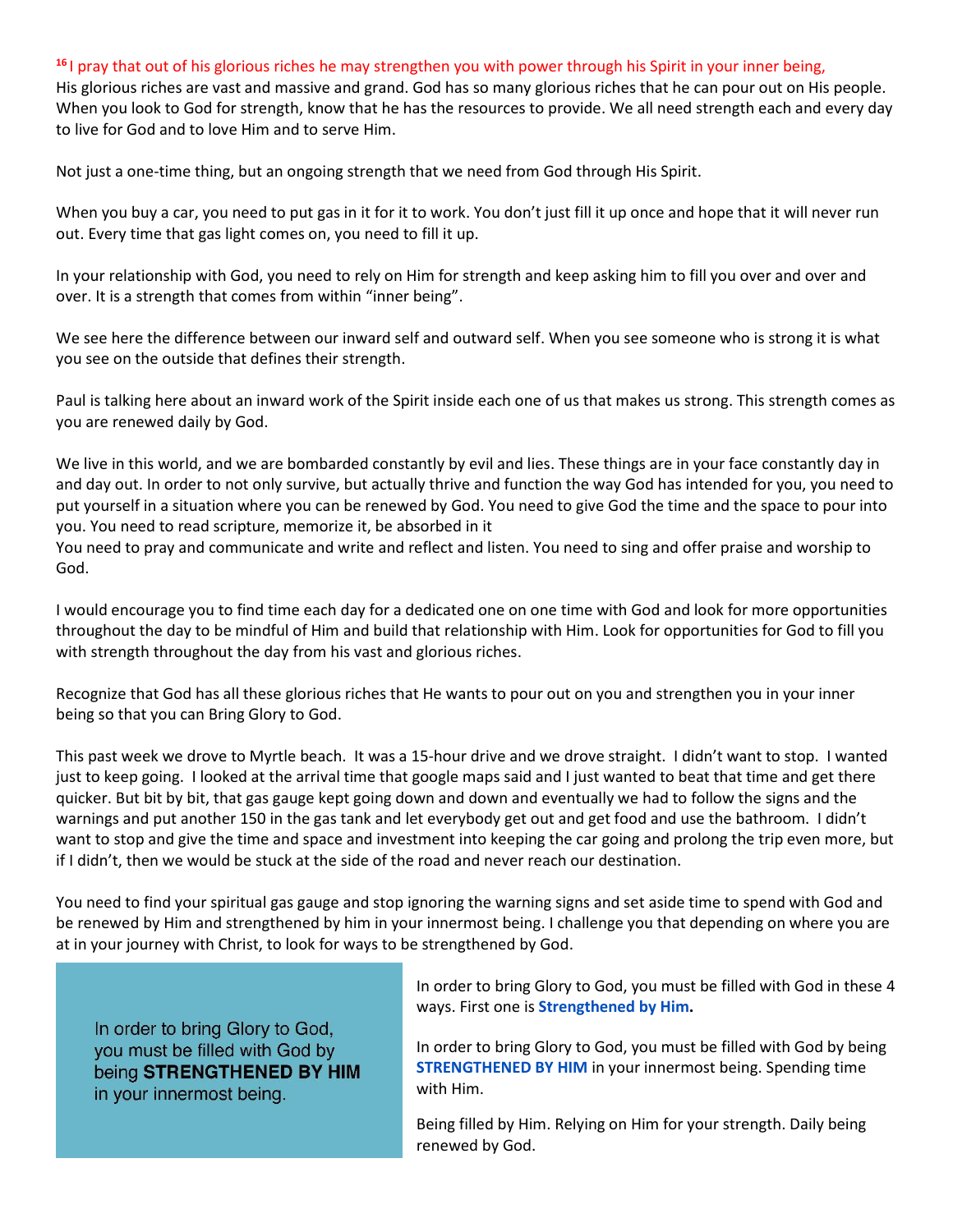## **<sup>17</sup>** so that Christ may dwell in your hearts through faith. And I pray that you, being rooted and established in love,

As you make time and space to grow in your relationship with Christ, you learn that Christ dwells in your heart As a Christ follower, keep trusting, believing through faith that He will continue to dwell within you and more and more take up residence in you.

When the kids were young, Kylie and I would ask them: "where does Jesus live?" and they would point to their heart.

Super cute right? Yes, but this is a profound truth that we need to take hold of.

It is amazing that Christ dwells in your innermost being. Relationship with God is not at "arms length" but it is close and all in. God wants to strengthen you from within, deep down in your heart, to the deepest parts of your soul, down to your core.

My daughter, Jayla had a volleyball tournament a few weekends ago. They played hard and played lots of games and the next day she noticed that her abs were hurting. All that focus and physical activity had an impact on her core muscles. God wants to be so close to you way down deep in your core.

As you live for Him and get to know Him and discover more things about Him, it should have an impact on your very CORE. That He would Dwell deep down in your heart.

There is a difference between inviting a guest over to your house and someone moving in. Having a guest over to your house can be stressful.

Have you heard of the CHAOS excuse? Can't Have Anyone Over Syndrome! Your house is too messy, cluttered, unorganised, and chaotic that you just can't have anyone over. What would people think if they saw how messy my house is? Especially with little ones …

Want to know the secret to getting your house cleaned up once a week? Start a small group! That's right ... when you know that people are coming over, it is great motivation to get things cleaned up and prepared. When you are having guests over, you want to show them a great time and clean things up and have a nice atmosphere for connecting and relationship building Put out snacks and drinks and be hospitable and make those people coming feel welcomed and honoured. It is a great evening of being hospitable, studying God's word, connecting relationally and then everyone goes home and you have this great sense of accomplishment. There is a start time and a finish time and then everyone leaves.

Kylie and I have had guests in our home, and we have also had people move into our home. There have been a few young adults, bible college students, people who need a place to live for a season along the way.

Preparation for someone moving in and "dwelling" in the house is quite different. There is way more preparation and it is a bigger change. Getting the room ready, bedding, etc. Thinking through what it will look like having another person living with you and mixing into your family routines. Knowing that this person is really going to see what your family is all about and see you for who you are. There is a bigger sacrifice, but also a deeper level of relationship that is built. You get to know them really well and they get to know you really well. You spend more time together than the once-a-week small group.

God not only wants to come over and visit with you, but He wants to *dwell* in your hearts. He wants deeper and deeper connection with you. I challenge you that depending on where you are at in your journey with Christ, to move towards Christ dwelling in your heart in a deeper way.

In order to bring Glory to God, you must be filled with God in these 4 ways: the second one is that He may Dwell in your heart.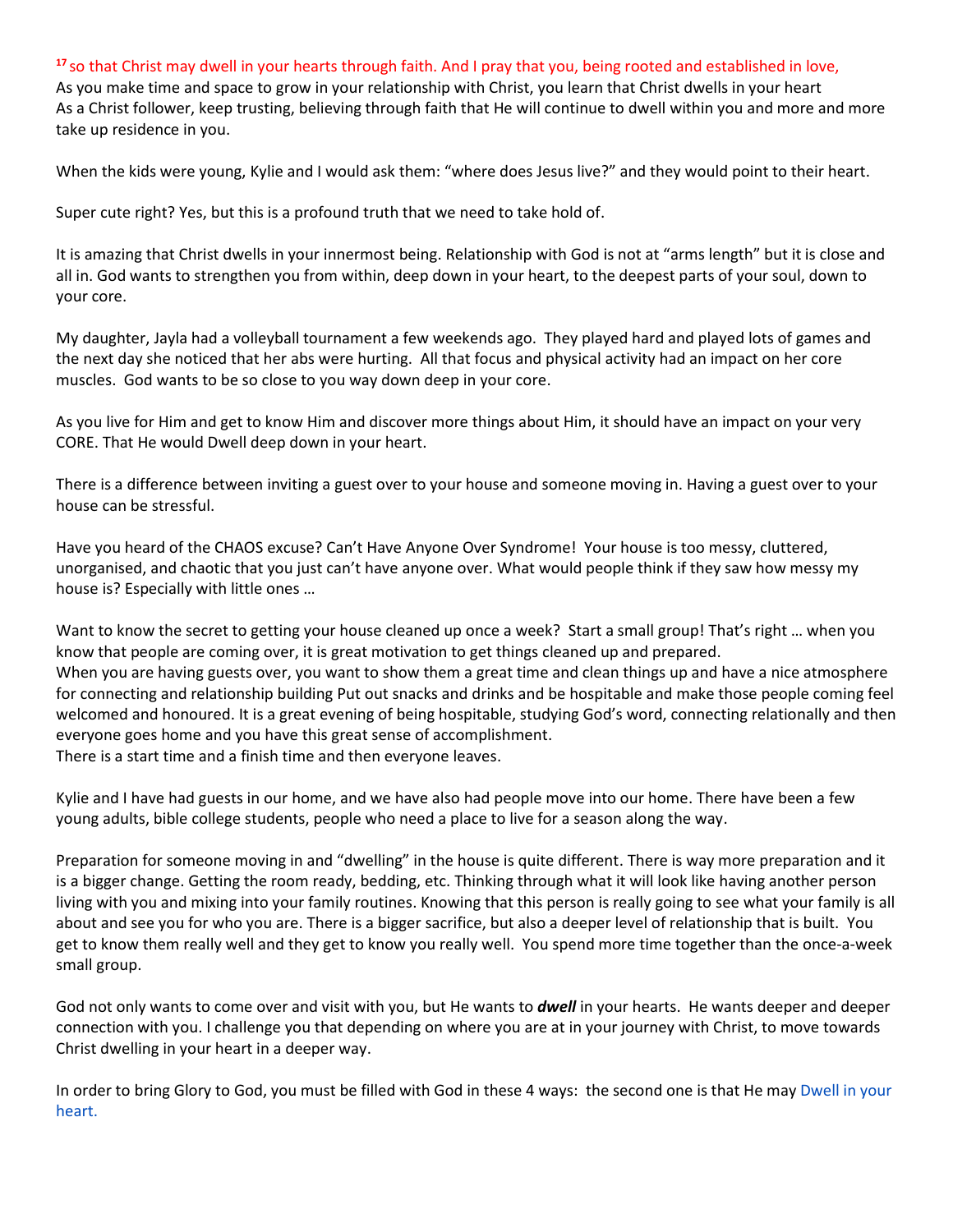In order to bring Glory to God, you must be filled with God by inviting Him to **DWELL IN YOUR HEART**.

In order to bring Glory to God, you must be filled with God by inviting Him to DWELL IN YOUR HEART.

- Inviting Him to visit and prepare for that time spent together.
- Move towards him taking up residence in your heart and being there long term.
- Dwelling in your heart is much deeper than Him just visiting.
- We all need to move towards being as hospitable, and thoughtful as possible as Christ lives and dwells in our hearts.

**<sup>17</sup>** so that Christ may dwell in your hearts through faith. And I pray that you, being rooted and established in love, The next part of verse 17 says "Rooted and established in love". This is another way to be filled with God. Rooted deep in the love of God Taking the time to dive into scripture and into the things of God so that you can know Him in a deep way.

Recently we had a windstorm here in London. I saw signs all over the city that were blown over and destroyed. I wondered how our sign out front was doing and as I drove by the church I was thankful that it was still okay. The reason that it is okay is because we drove long metal stakes way down deep in the ground on an angle that is able to keep it in place even in a big storm.

This is what Paul is praying for the Ephesian people and what we need today, that your relationship with God will grow deeper and more established.

Like a big tree that goes up tall and spreads out wide, the only way to have a tree that way and stable, is to have a deep root system.

How does this happen? Through time, water, sun, nutrients and care.

As a Christ follower, I encourage you to be rooted deep in the love of God. Each and every day do things that encourage growth in your spiritual root system.

I challenge you that depending on where you are at in your journey with Christ, to move towards being rooted deeper in Him. In order to bring Glory to God, you must be filled with God in these 4 ways. The third one is that to be rooted in Him.

In order to bring Glory to God, you must be filled with God by being **ROOTED IN HIM.**

In order to bring Glory to God, you must be filled with God by being ROOTED IN HIM.

- Every day look for opportunities to grow deeper in relationship with God.
- Provide good healthy nutrients, sun, water and other things to encourage spiritual growth.
- Focus on going deeper in the things of God.
- Recognize that a deep root system will help you endure the storms and difficulties of life.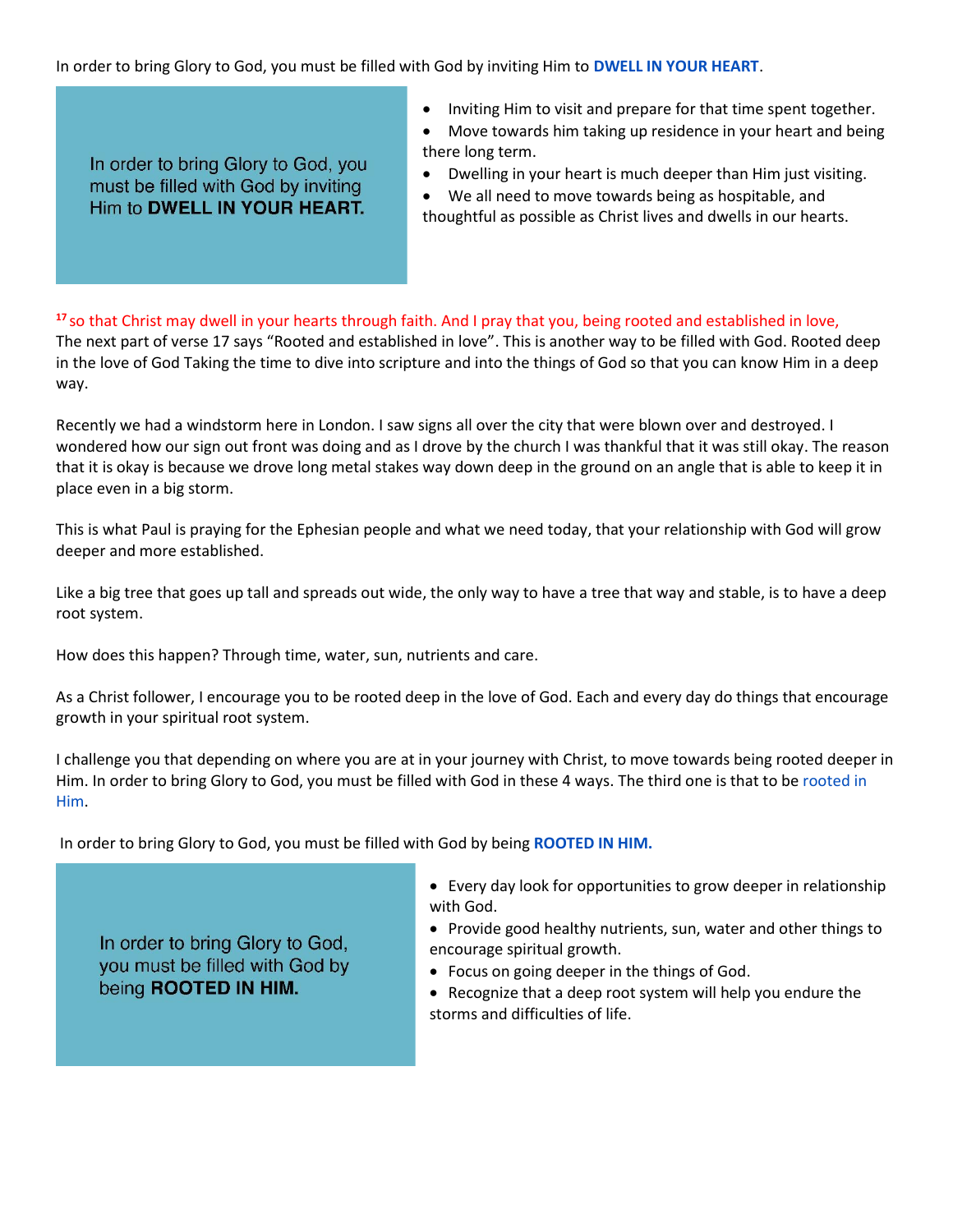**<sup>18</sup>**may have power, together with all the Lord's holy people, to grasp how wide and long and high and deep is the love of Christ,

"Power together with all the Lord's holy people" - the Christ followers today and those who have gone before us. There is a rich heritage that has gone before us. You are not alone. There are many other Christ followers who are around you and a part of your church. We are a part of something vast and amazing.

I remember growing up going to youth group, my youth was like 100 people which was big, but it was small compared to the number of students at my high school. Sometimes at school I felt like I was alone in this Christian thing and that not many people lived the way I lived. Even at my youth group, it felt like there was no one else like us and we are all alone in this. I remember that my faith was built and encouraged when we would go to youth convention. Once a year we would go to youth convention, and it was all the youth groups in the denomination would gather at Queens university for the weekend and we would stay on campus and have services in the hockey arena. There were over 5,000 students there and I remember that feeling of worshipping together with so many others. I am a part of something bigger!

This is a reminder in this scripture that you are not alone. Gathering together here on a Sunday is so helpful to your spiritual perspective or if you are online, please get together with other Christians because we need to know and be reminded that we are a part of something bigger than ourselves. There is power in knowing this.

There is something amazing and powerful that happens when God's people get together and worship Him, praise Him, and learn together about Him. It is more than an emotion or a feeling, it is a power spiritual breakthrough moment as you a part of something bigger and your faith is built up and you are encouraged.

## **<sup>18</sup>**may have power, together with all the Lord's holy people, to grasp how wide and long and high and deep is the love of Christ,

The second part of this verse "to grasp how wide and long and high and deep is the love of Christ,"

As we gather together and as you focus on God on your own, we begin to grasp how amazing the love of Christ is. This part of this prayer is an encouragement to dive into the things of God. The love of Christ is incomprehensible, vast, beyond understanding, inexhaustible.

As a Christ follower we have the opportunity to grasp it, get a glimpse of it, to try in some way to wrap our mind around this love that Christ has for us. Even just to perceive it or comprehend it a bit. That is why it is a day-by-day process.

Understanding that everything you need is in Him. Too many times we search outside the love of God for purpose or fulfillment. By doing this, you will come up short and you will find hurt and emptiness. Only within the love of Christ will you find what you need.

Each and every day take the opportunity to grasp Him, to take hold of him a little bit more. I challenge you that depending on where you are at in your journey with Christ, to look for ways to grasp his love.

In order to bring Glory to God, you must be filled with God in these 4 ways. The fourth one is that to **grasp His love.**

In order to bring Glory to God, you must be filled with God by looking for ways to **GRASP HIS LOVE**.

- Spending time with Him.
- Being filled by Him.
- **E** Looking to Him as your source.
- Recognizing how big and vast His love is.

In order to bring Glory to God, you must be filled with God by looking for ways to GRASP HIS LOVE.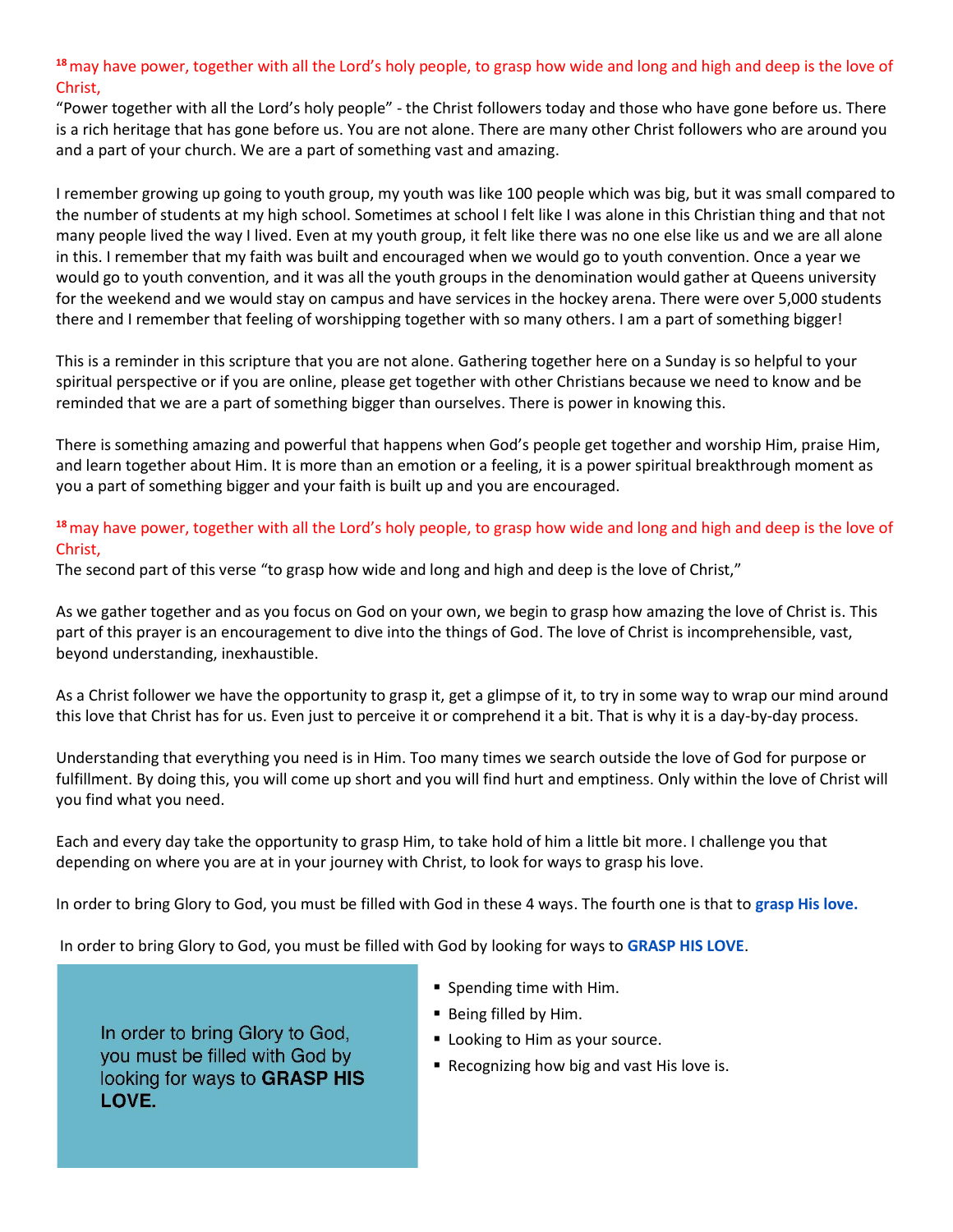#### **<sup>19</sup>** and to know this love that surpasses knowledge—that you may be filled to the measure of all the fullness of God.

Here he is trying to explain this love and says that it surpasses knowledge. He is trying to explain the unexplainable.

This love of Christ in beyond our mind's comprehension. It is like trying to measure the unmeasurable. God is inexhaustible … cannot be explained because He is unexplainable.

Some of these concepts on earth that are unexplainable:

- As far as the east is from the west
- Grains of sand on the beach
- Hair on your head (well mine is easy)
- Weight of the world

Again, this is not a one-time deal but a daily pursuit. Being filled with God is an ongoing day to day process.

Like food for example: You can't just eat a meal once a week and survive. Food is a routine throughout the day driven by what your body needs, and time allows for.

Spiritually, you can't just eat once a week and then suppress that Spiritual hunger by filling it with different things.

In order to be filled to the measure of all the fullness of God, you must DISCIPLINE yourself and strive for it!

Too many time Christians think that you will just perhaps possibly, by chance stumble on it, or fake it, or perhaps grow in it, or possibly progress in it, or by some chance find it. That is not how it works.

Satan, the enemy of your soul is doing everything and anything that he can to keep you from it. Satan's mission is to keep you from growing in the love of God.

The Holy Spirit in contrast is working at drawing you, calling you, nudging you, encouraging you. It is a battle, and it is on you to fight and strive and run after the things of God. It is on you to call out to God when you are hurting and in need and struggling and failing. It is on you to put yourself in the right situation to grow and discover and grasp and take hold of the love of God.

Discipline yourself each day to consume the love of God and refuse to take any substitute for it. Get full of God each day and develop a healthy daily diet of the love of God. If you have ever eaten at a nice restaurant or gone to a friend's house and had a really tasty meal. That sticks with you, and you remember that. That meal becomes the standard for good food that you compare other foods to. The bland and boring food that you eat seems kind of lame in comparison to that special meal.

Sometimes we get satisfied with a diet of lame spiritual food, or a substitute for the things God that is boring and dull. This scripture should remind you and inspire you that God has something new, fresh, amazing, tasty, nutritious, satisfying, and authentic, precious, and powerful for you each and every day!

To grow and develop each and every day in the full measure of the love of God and his vastness that is incomprehensible.

Remember that when you are in Christ you are living the full life. Despite world issues, health, emotions, struggles, finances, there is a deep love of God that is yours to discover. Nothing else in this world is constant and secure and reliable as the love of Jesus.

I hope that you are hearing the truth in God's word today and allow that truth to get deep down in your heart and drive away fear, worry, doubt, chaos, turmoil and allow the fulness of God to overtake your innermost being.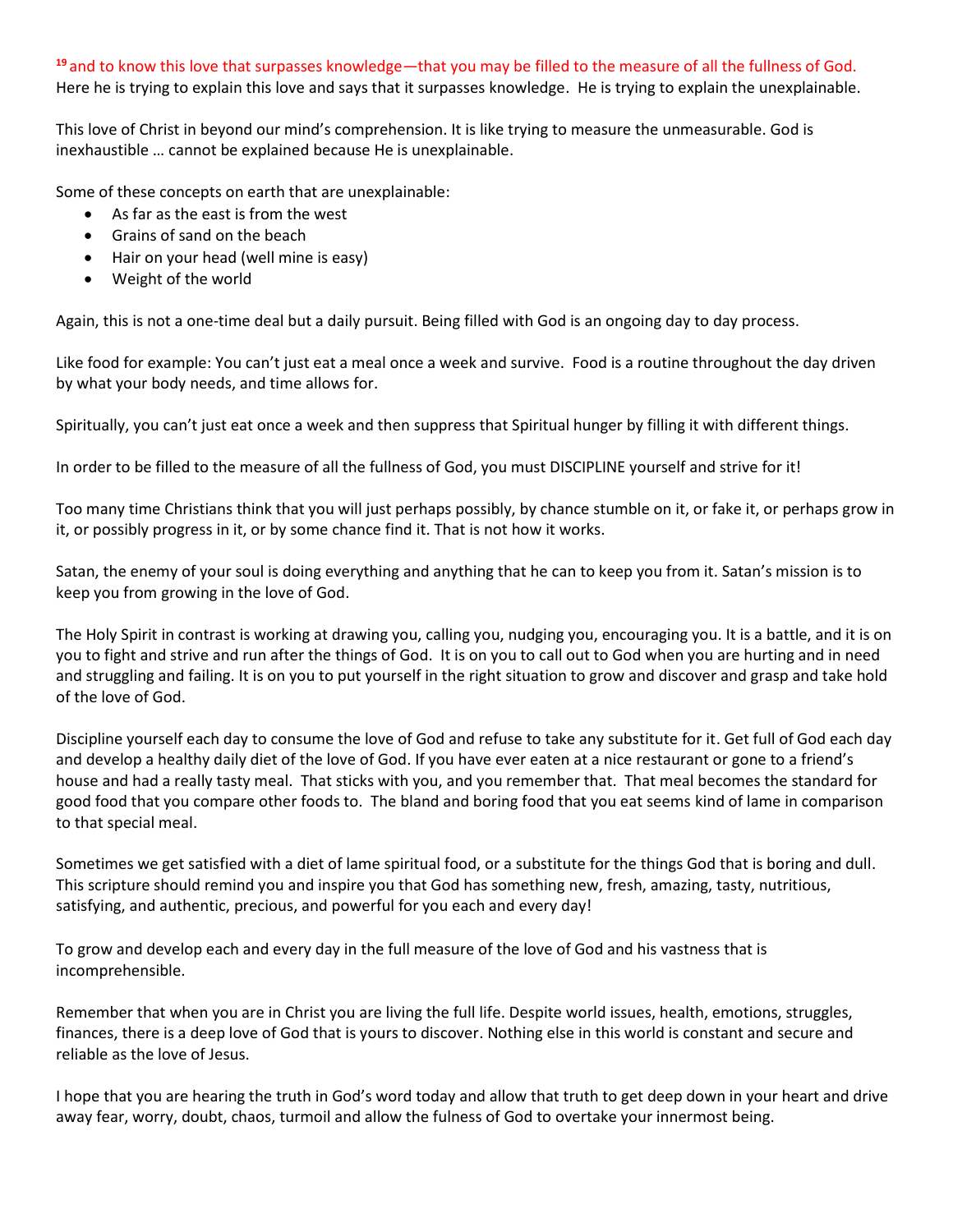Again … not just this one powerful moment, once a week, but a daily routine of it. Daily where you press through distractions and pursue God. Daily where you overcome bad moods and pursue God. Daily where you eliminate excuses and pursue God. Daily where you adjust busy schedules and pursue God. Daily where you find yourself at the foot of Jesus saying God, I want to be filled to the measure of all the fullness of God.

**<sup>20</sup>**Now to him who is able to do immeasurably more than all we ask or imagine, according to his power that is at work within us, <sup>21</sup> to him be glory in the church and in Christ Jesus throughout all generations, for ever and ever! Amen. The point is that God gets the glory.

We get full of God so that we can reflect Him in this world, and He gets the Glory.

This is what we live for: To represent Christ; to be a light in this dark world. People are hurting and they are in need of the truth. Let us be so full of Christ that we represent Him and reflect him throughout our day and in as many ways as possible.

Today we looked at this prayer that Paul prayed to God for the Ephesians.

This is also a prayer for us, and we learned many things about being filled with God. We need to see our lives bring Glory to God and the only way to do that is to be filled with God.

## **Big Idea: In order to bring Glory to God, you must be filled with God in these 4 ways.**

- 1. Strengthened by Him.
- 2. Dwell in your heart.
- 3. Rooted in Him.
- 4. Grasp His love.

# 1) Strengthened by Him.

- I challenge you that depending on where you are at in your journey with Christ, to look for ways to be strengthened by God
	- o Spending time with Him
	- o Being filled by Him
	- o Relying on Him for your strength
	- o Daily being renewed by God

# 2) Dwell in your heart.

- I challenge you that depending on where you are at in your journey with Christ, to move towards Christ dwelling in your heart in a deeper way
	- o Inviting Him to visit and prepare for that time spent together
	- $\circ$  Move towards him taking up residence in your heart and being there long term
	- o Dwelling in your heart is much deeper than Him just visiting
	- $\circ$  We all need to move towards being as hospitable, and thoughtful as possible as Christ lives and dwells in our hearts

#### 3) Rooted in Him.

- I challenge you that depending on where you are at in your journey with Christ, to move towards being rooted deeper in Him
	- $\circ$  Every day look for opportunities to grow deeper in relationship with God
	- $\circ$  Provide good healthy nutrients, sun, water and other things to encourage spiritual growth
	- o Focus on going deeper in the things of God
	- $\circ$  Recognize that a deep root system will help you endure the storms and difficulties of life